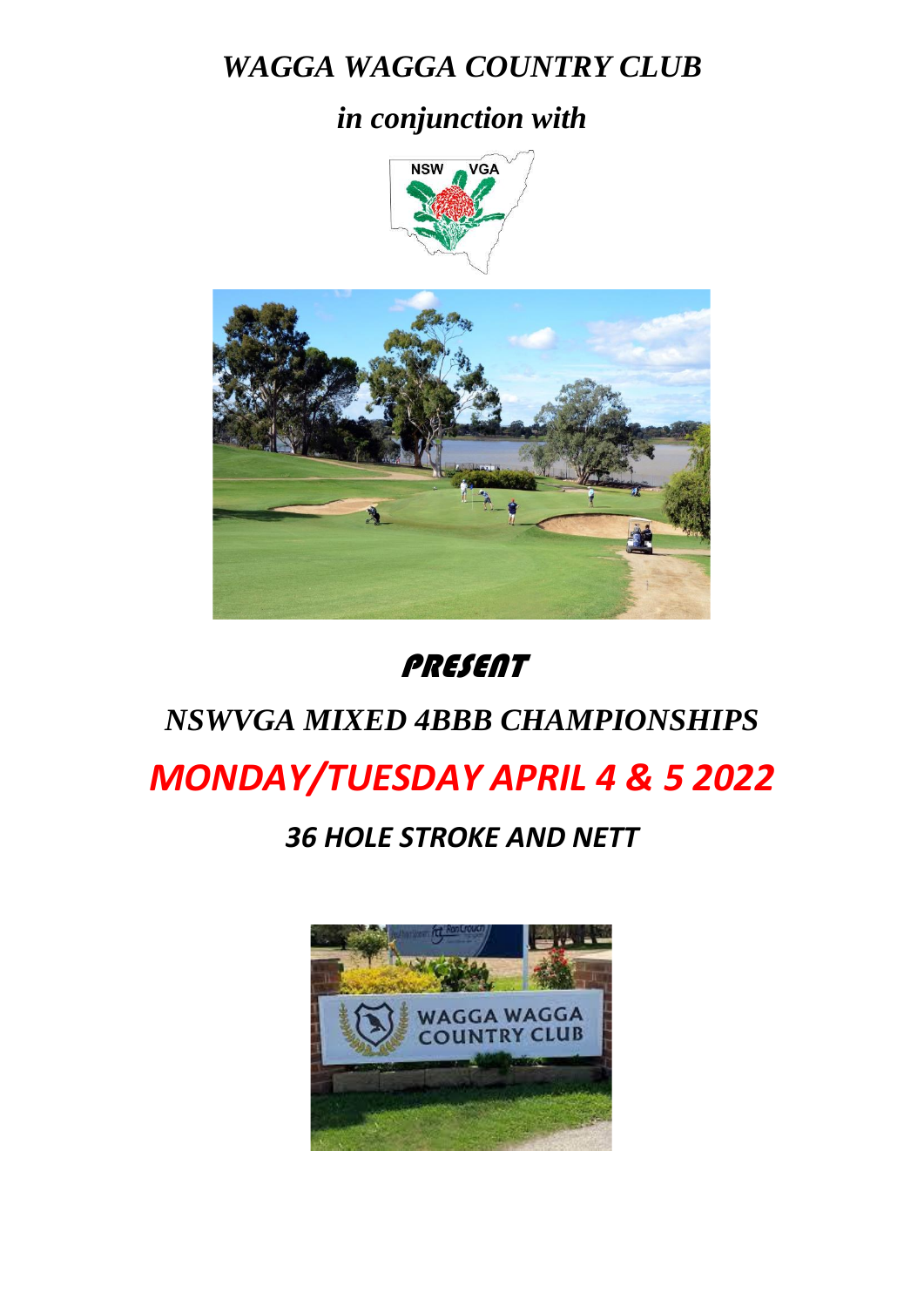



## NSWVGA and WAGGA WAGGA COUNTRY CLUB PRESENT

## 2022 **MIXED Fourball Championships**

#### SUNDAY APRIL 3 TO TUESDAY APRIL 5

PROGRAM:

Sunday April 3 Meet and Greet 3.30-5.30. Sunday Medley Stableford available at Members prices.

Monday April 4 Round 1 Mixed 4BBB Championships Tuesday April 5 Round 2 Mixed 4BBB Championships (9.00 Shotgun Start)

Tuesday April 5 Luncheon and Presentation (following golf)

COST: \$110 includes: meet and greet,2 Days golf (Monday Tuesday), presentation lunch, ball competition, NTP's

BREAKFAST AVAILABLE EACH DAY AND LUNCH Monday (OWN COST)

GOLF CARTS: \$32 per cart Sufficient time is required to source carts for visiting players, so please indicate as early as possible if needed (As per WWCC regulations only club carts or members carts are permitted on course)

REGISTRATIONS ARE VIA THE LINK BELOW

**[https://www.mitournament.com:443/tournament/register?tournamentId=170952](https://aus01.safelinks.protection.outlook.com/?url=https%3A%2F%2Fwww.mitournament.com%2Ftournament%2Fregister%3FtournamentId%3D170952&data=04%7C01%7Cmanager%40wwcc.com.au%7Cc593cd71c2d943b2eb8b08d8b840f8a0%7C290595b803714b08ae189ac02dac8993%7C0%7C0%7C637461936487762945%7CUnknown%7CTWFpbGZsb3d8eyJWIjoiMC4wLjAwMDAiLCJQIjoiV2luMzIiLCJBTiI6Ik1haWwiLCJXVCI6Mn0%3D%7C1000&sdata=EmL%2Fr0dcN3vcsZ9HJM3DIap%2Bx32cMpMRQYjoOn80QqI%3D&reserved=0)**

**CLICK ON LINK SIGN UP FOLLOW THE INSTRUCTIONS REGISTER FOR TOURNAMENT PAY ONLINE**

Wagga Wagga Country Club 02 69226444